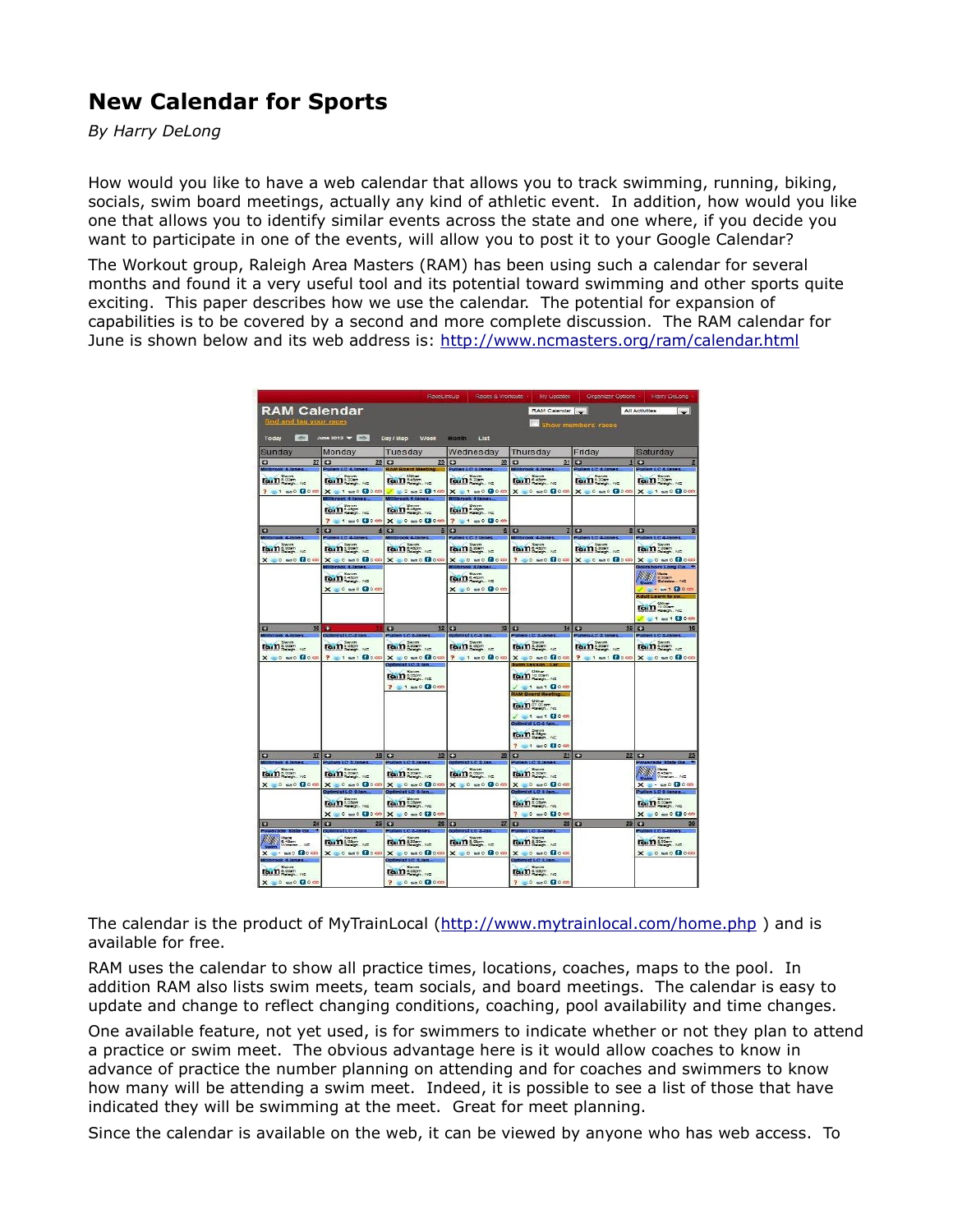avoid security problems, the access is limited to viewing only. No changes can be made. To indicate attendance at an event, users must first register through MyTrainLocal and their application to join must be approved. This only grants limited access to indicate attendance and, if the user wishes, they can then set up their own display of the calendar to include other activities in the display. Large scale changes require someone to be the designated organizer.

## **What is displayable on the calendar**

The calendar, as currently structured, is organized to provide information about all types of events on a variety of sports. It can provide information on workouts on:

- Swims
- Runs
- Biking
- Fitness programs
- Socials
- Bricks
- Socials (Swimmers need socials)
- Other

The calendar can be easily displayed by Day (with map), Week, Month and a list (?). People who access to the calendar can join the calendar system and indicate on the calendar their plan to attend.

Displays calendars include:

- My calendar
- Race Directory This shows all races within time period chosen
- RAM calendar (used for this article).
- A listing of workout groups This is information where you can gain additional information of workouts of additional groups. This list covers a selectable distance from your location. For this article, the location is Raleigh and zip code used is 27615.

## **Web Calendar display**

MyTrainLocal hosts all calendars. The RAM calendar is actually a link to MyTrainLocal with the display defaults set. A workout group without a web page can achieve the same by simply creating the calendar, setting the display default and then distributing to workout group members the web address for the calendar. This approach allows calendar users to readily access other organization calendars and events--a feature that reduces the amount of entries required of the calendar organizer yet it expands the types of events that can be displayed on the calendar. An example, if the workout group has a large number of runners or bikers or triathletes, the display can be set to display events of all of these sports, to include competitions within a set radius. The information is simply selected and MyTrainLocal displays the information on the workout group calendar.

This last feature suggests that all swims over the entire North Carolina LMSC could be readily available for all swimmers registered with MyTrainLocal. The organization hosting the event would enter the information and all groups with access would have it automatically added to the local workout group's calendar.

If there are any questions on this topic, please feel free to contact me (Harry DeLong) at: harrydelong@nc.rr.com. I will do my best to respond as quickly as possible. And no, I have no personal investment in this application, I am simply a user.

I am also planning a second article to discuss additional features of this calendar feature. The article will discuss additional features to include possible identifying sanctioned or unsanctioned events, state-wide display, providing notice of early registration rewards or discounts and potential